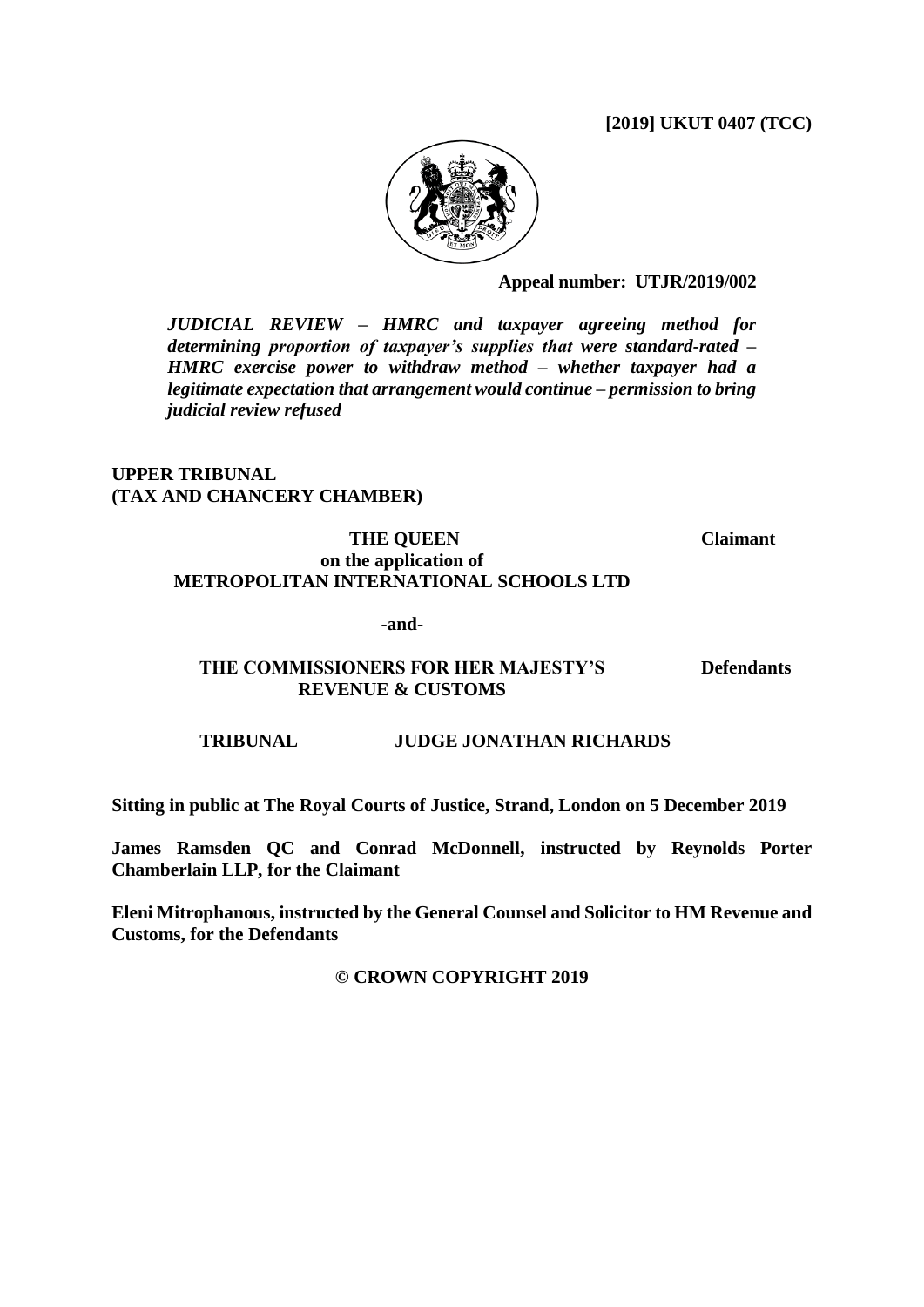### DECISION

1. The claimant (who I will refer to as the "School") applies for permission to bring judicial review proceedings in respect of decisions that the defendants ("HMRC") made in connection with its VAT liabilities.

### **Relevant factual background**

<u>.</u>

2. Much of the relevant background is uncontroversial. However, the School and HMRC have different perspectives on some points of detail, such as what happened during and following meetings between them in 2006 and 2007. The School is entitled to have its application for permission to bring judicial review determined on the basis of the facts as it alleges them to be. Therefore, in this section, I will set out a summary of the relevant factual background as the School has presented it without determining whether that sets out the correct, or full, picture.

3. At times material to this application, the School supplied home study distance learning materials which included the supply of training manuals. The VAT analysis of the School's business was not straightforward since (i) the supply of the training manuals would (viewed in isolation) be zero-rated for VAT purposes, but (ii) to the extent the School was supplying education or training services those would be standardrated<sup>1</sup>.

4. Over the years the School and HMRC<sup>2</sup> had many meetings to consider the nature of the supplies that the School was making and, on 21 December 1999, they reached a compromise. The agreed compromise was reflected in a letter (the "2000 Letter") from HMRC to the School dated 14 January 2000 which started with the following paragraphs:

> I am writing to confirm the method agreed at our meeting of 21 December 1999 to be used to apportion the course fees between standard and zero rated supplies.

> The method is to be used from 1 October 1998, and is based on the costs involved in making both the standard and zero rated supplies. Should there be any changes in your business which prevents this method giving a fair apportionment of the course fees you must notify us immediately. This method may be reviewed, amended or withdrawn by Customs and Excise at any time. You may apply to this office for a change of method if this one no longer produces a fair and reasonable result.

5. It is not necessary to set out in detail how the standard-rated proportion was to be calculated. It suffices to note that, for so long as the agreed method was in operation, it

<sup>&</sup>lt;sup>1</sup> To the extent that the School was supplying educational or vocational training services, those supplies were not eligible to be treated as exempt under Group 6 of Schedule 9 of the Value Added Tax Act 1994 since the School did not meet the applicable conditions for exemption.

<sup>&</sup>lt;sup>2</sup> I will refer to HM Customs & Excise and the body into which it merged, HM Revenue & Customs, together as "HMRC".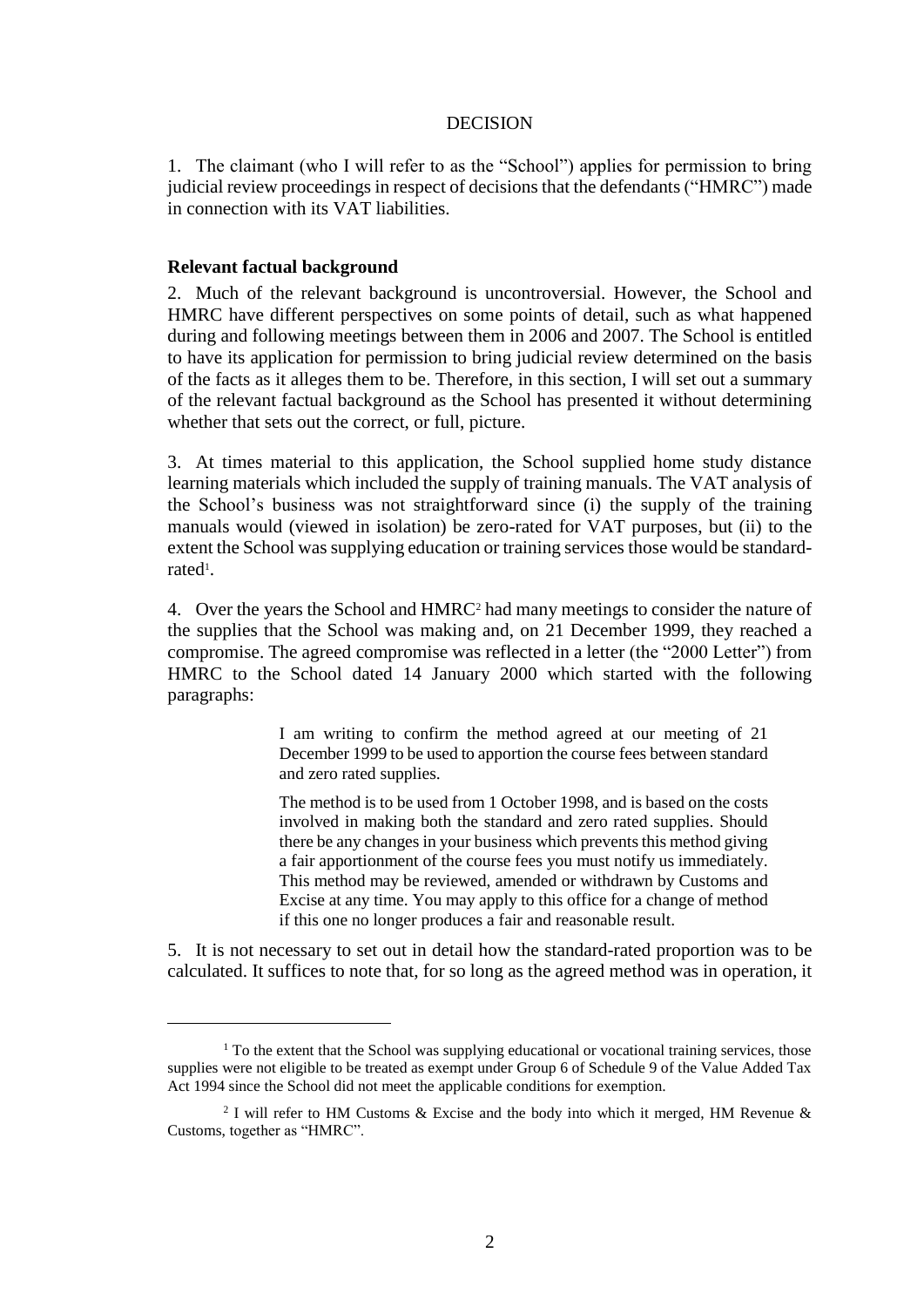resulted in a material amount of the Company's turnover being treated as consideration for zero-rated supplies.

6. HMRC did not terminate the arrangement until 26 August 2009. While the arrangement was in place, the School asserts and, for the purposes of this application, I will accept, that it relied on the presence and terms of the arrangement in connection with its business affairs. For example, it determined the price that it would charge its students by assuming that the output VAT due to HMRC was to be determined in accordance with the arrangement. Decisions on staff salaries, working capital and other budgetary matters were made on a similar assumption.

7. Up until 2005, there were no material problems. HMRC inspected the School's VAT position in 2002 and during their visits at this time reaffirmed the approach set out in the 2000 Letter. There were other routine visits during which HMRC also confirmed the continuing application of the principles set out in the 2000 Letter.

8. In 2005, the House of Lords released its decision in *College of Estate Management v Customs & Excise Commissioners* [2005] UKHL 62. That decision concerned an educational establishment (that was not VAT-exempt) which provided residential, taught courses and books to its students. The House of Lords determined that the educational establishment was making wholly standard-rated supplies. Both HMRC and the School considered the implications of that decision.

9. On the  $17<sup>th</sup>$  and  $18<sup>th</sup>$  of July 2006, there was a meeting between the School and HMRC whose purpose was specifically to discuss the *College of Estate Management* case. At the end of that meeting, the School asserts and, for the purposes of this application I will accept, that HMRC's Officer Edwards indicated that he considered the supplies the School was making to be different from those made in College of Estate Management. He took some documents with him and said that he would consider matters further and report back to the School if he wanted to suggest any variations to the method outlined in the 2000 Letter. He also confirmed that if he did wish to suggest such changes, he would consult with the School before implementing them. Officer Edwards did not report back to the School and the School formed the view that he was content with the arrangement as it stood.

10. On 12 and 13 November 2007, there was a further meeting with HMRC. Following that meeting, HMRC made an assessment to recover input VAT connected with entertainment that the School had overclaimed. However, no other adjustments were made to the School's VAT computations and the School concluded that this meant that HMRC remained content with the arrangement.

11. On 26 August 2009, HMRC sent the School a letter (the "2009 Letter") that explained HMRC's view that, in the light of the decision in *College of Estate Management*, the School's supplies were all standard-rated. In their skeleton argument, Mr Ramsden QC and Ms McDonnell characterised this letter as "stating that the 14 January 2000 agreement was withdrawn". While, as far as I can see, the 2009 Letter does not refer to the 2000 Letter at all this characterisation is accurate since an assertion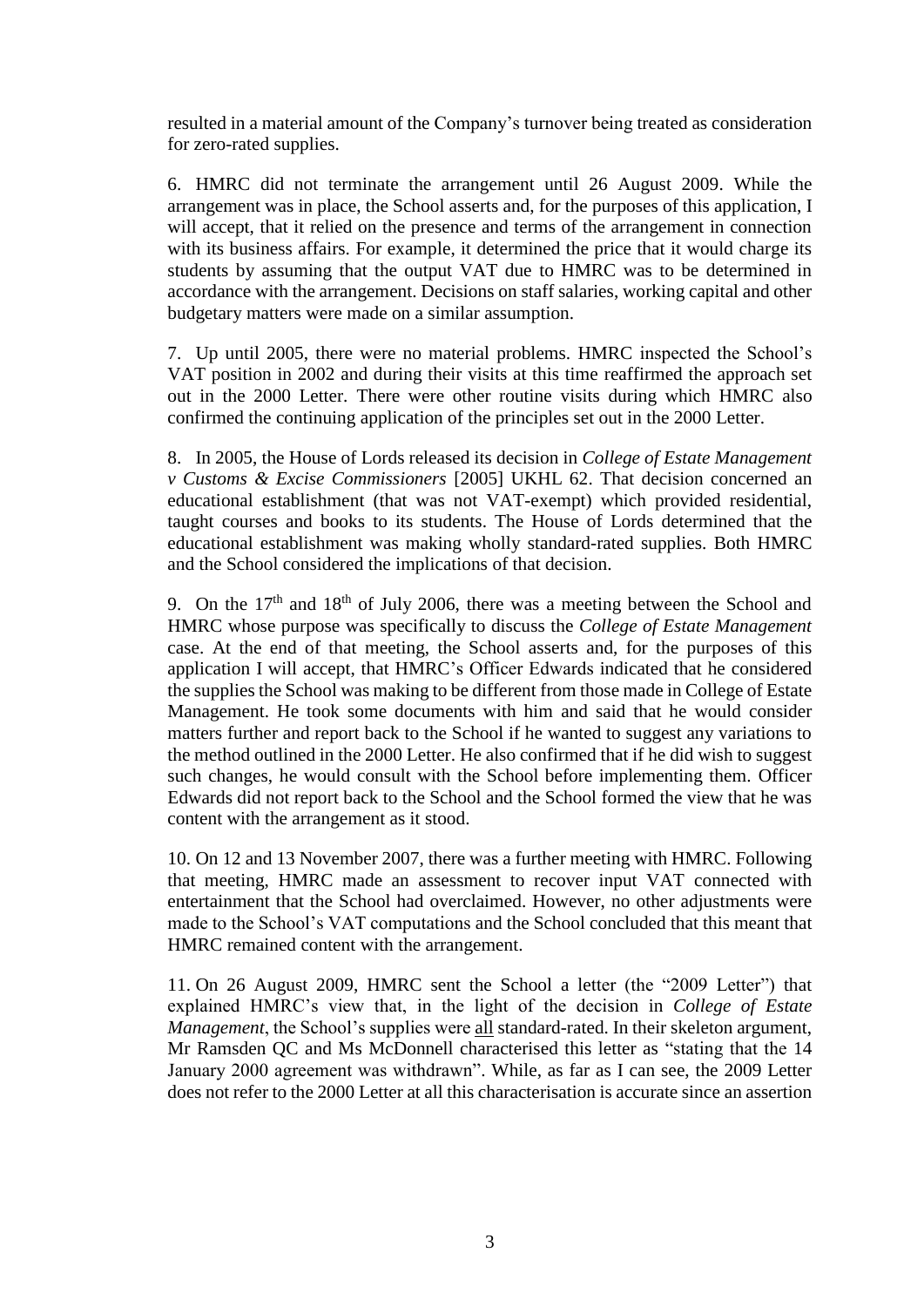that all of the School's supplies were standard-rated for VAT purposes would be completely inconsistent with the method agreed in the 2000 Letter.

12. The 2009 Letter set in train a sequence of events that can be summarised as follows:

(1) Initially, HMRC's position was that the 2000 Letter had been withdrawn with retrospective effect and on 26 March 2010, they issued assessments in respect of periods from, and including, 06/06 to, and including, 12/09<sup>3</sup> . They subsequently made further assessments in respect of periods after 12/09.

(2) Following some twists and turns, HMRC came to accept that withdrawing the 2000 Letter retrospectively was unfair. The School asserts, and for the purposes of this application I will accept, that HMRC have formally conceded that the School had a legitimate expectation that the 2000 Letter would not be withdrawn with retrospective effect. HMRC have, therefore "remitted" the assessments made insofar as they related to a period ending on or before 31 August 2009<sup>4</sup>.

(3) The School appealed to the First-tier Tribunal (Tax Chamber) (the "FTT") against HMRC's decision that it was making wholly standard-rated supplies. The FTT decided, in the School's favour, that it was making wholly zero-rated supplies of books. However, in *Metropolitan International Schools Ltd v HMRC* [2017] STC 2523, the Upper Tribunal reversed that decision, concluding that the School was making wholly standard-rated supplies. Permission to appeal against that decision was refused. The Court of Appeal did hear an appeal concerned primarily with a question relating to whether the School could argue its points relating to legitimate expectation before the FTT. The Court of Appeal decided that issue in favour of HMRC (see *Metropolitan International Schools Ltd v HMRC* [2019] EWCA Civ 156).

(4) HMRC have served a winding-up petition in respect of unpaid VAT liabilities. The logic of HMRC's position recorded at [(2)] above might suggest that they would feel able to collect VAT due on that basis that the School was making wholly standard-rated supplies with effect from 1 September 2009. However, in their winding-up petition, HMRC sought only to recover such VAT for VAT quarters from, and including 9/12 (i.e. a period beginning on 1 October 2009) to, and including 9/14. Moreover, in that winding up petition, HMRC gave the School a "credit" equal to the

<u>.</u>

<sup>&</sup>lt;sup>3</sup> I assume HMRC concluded that they were no longer in time to issue assessments going all the way back to 2000.

<sup>4</sup> The assessments have not been "withdrawn" as HMRC's practice is to withdraw assessments only when they are shown to be wrong in law. Rather, by "remitting" them, HMRC are recording their view that the assessments were correctly made as a matter of law, but should not be enforced. I confess that I do not follow the logic of this. If HMRC accept that the retrospective assessments were made in breach of the School's legitimate expectation and that it would be unfair in the circumstances to collect them, that would appear to amount to an acceptance that the assessments were, as a matter of public law, void *ab initio* and so wrong in law. However, little seems to turn on this for present purposes.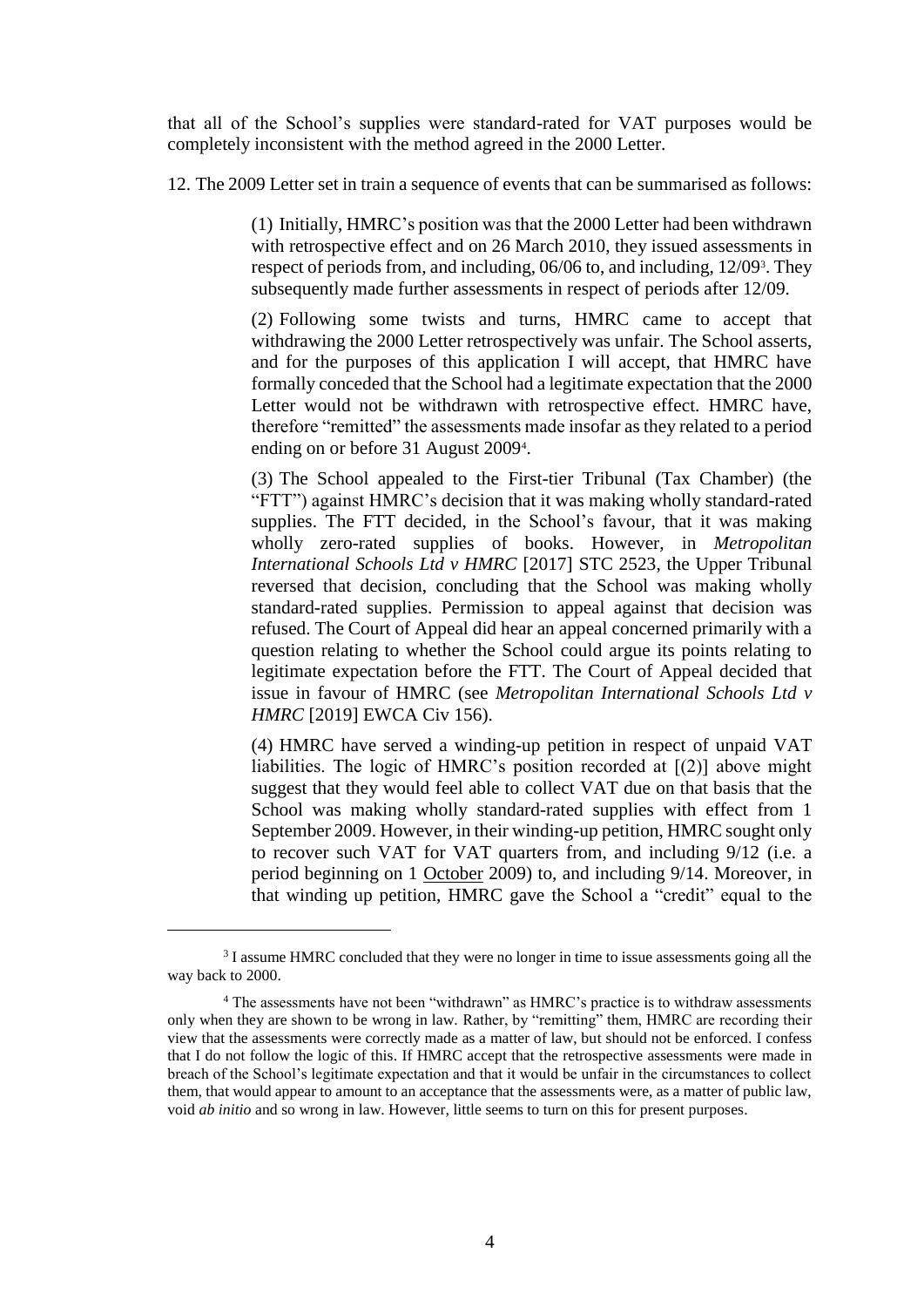entirety of its underpaid VAT liability for 12/09 so that, economically, HMRC's winding-up petition dealt with additional VAT due for the period from (and including) 3/10 to, and including, 9/14<sup>5</sup>. That winding-up petition was struck out on the basis that it was an abuse of process (no doubt because the School's application for permission to bring these judicial review proceedings meant that the debt was disputed) and HMRC were ordered to pay the School's costs on an indemnity basis.

### **The School's claim for judicial review**

1

13. The School issued judicial review proceedings on 18 June 2010. That claim was stayed while the proceedings before the FTT and the Upper Tribunal were in progress. On 25 January 2013, Warren J transferred the stayed proceedings to the Upper Tribunal. On 29 March 2019, by which time the Tribunal proceedings had run their course, culminating in a conclusion that the School's supplies were entirely standard-rated, Zacaroli J lifted the stay.

14. In its "Details of Remedy Sought" served in 2010, the School requested various orders that would have prevented HMRC from either making, or enforcing, assessments in respect of periods during which the arrangement set out in the 2000 Letter was in force. That aspect of the claim has now been overtaken by events since HMRC have agreed to "remit" assessments made in respect of periods ended prior to 31 August 2009. The School also sought some measure of relief in respect of periods after HMRC withdrew the arrangement contained in the 2000 Letter and framed the relief sought in the following terms:

> An order that the Commissioners be prohibited from raising further assessments … for the two prescribed accounting periods next beginning after 26<sup>th</sup> August 2009.

15. In its skeleton argument, the School explains that it is not just seeking relief for the two VAT periods next beginning after 26 August 2009. Rather, it seeks orders precluding HMRC from collecting VAT on a basis different from that set out in the 2000 Letter (i) during a "reasonable" notice or transition period and/or (ii) in respect of supplies made under contracts which the School concluded on or before 26 August 2009 ("run-off contracts").

16. HMRC argue that the extended relief sought has not been adequately pleaded, and, having made no application to amend its pleadings, the School is limited to claiming the relief set out at [14]. However, putting pleading points to one side for the time being, the justification that the School advances for seeking to hold HMRC to the terms of the 2000 Letter beyond 26 August 2009 is the law of "legitimate expectation". In its skeleton argument, the School takes as its starting point what it considers to be HMRC's

<sup>&</sup>lt;sup>5</sup> It was not clear why HMRC gave this "offsetting credit". The Applicant argues, and for the purpose of this application I will accept that HMRC were not intending to accept that they had no right to the VAT assessed in respect of the 12/09 period, but rather to estimate the tax that was genuinely in dispute (in these judicial review proceedings) and so not to claim for that tax in the winding-up petition. That point has been rendered somewhat academic by the fact that HMRC's winding-up petition was struck out in its entirety.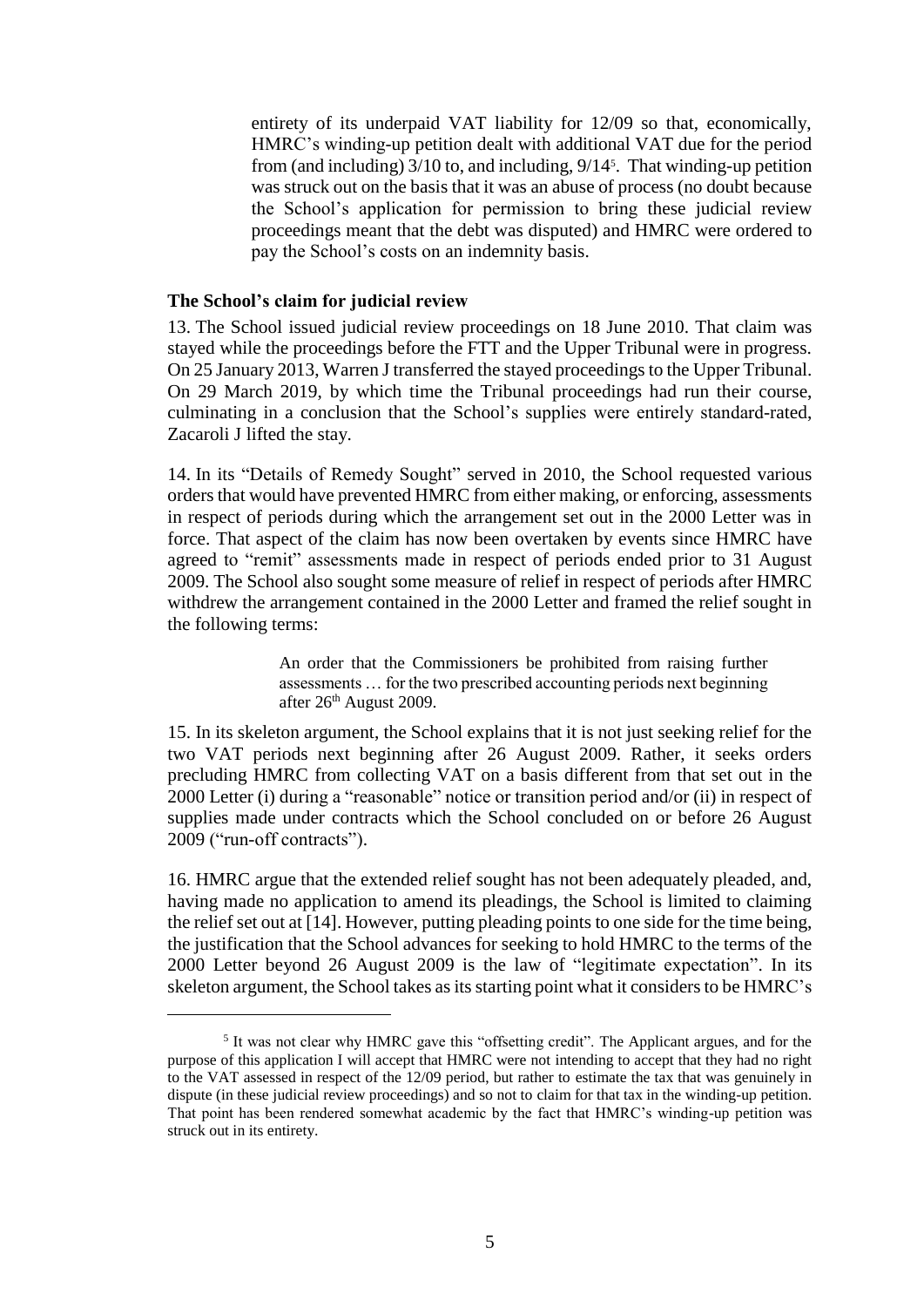acceptance that it had a legitimate expectation based on the terms of the 2000 Agreement and frames two key questions it considers need to be determined in the following terms:

- A. Is the [School] entitled to continue to rely on that legitimate expectation in relation to the VAT treatment of its supplies made pursuant to the run-off contracts, even after the promise was withdrawn on 26 August 2009?
- B. Was it implicit in the 14 January 2000 agreement, or in any general principles of legitimate expectation in this context, that the promise made on 14 January 2000 could not be withdrawn without reasonable notice or without a reasonable transitional period to allow for representations and/or commercial adjustment?

17. In its skeleton argument, the School also argued that concepts of *Wednesbury* reasonableness, proportionality and good administration compelled HMRC to grant a reasonable transitional period before withdrawing the arrangement set out in the 2000 Letter. However, in his oral submissions, Mr Ramsden QC accepted that the School's claim for judicial review made in 2010 was based solely on the principle of legitimate expectation and that, absent an application to amend those grounds, the School could not be given permission to bring judicial review proceedings on grounds that had not been advanced. Since he viewed the *Wednesbury* arguments as simply being an aspect of the School's case on legitimate expectation, he was content for the School's application to be determined solely by reference to its case on legitimate expectation.

18. Putting to one side their disagreement as to the extent of the School's pleading, the parties were agreed that I should approach the application for permission by asking whether the School has an "arguable case" with "realistic prospects" of success. I will follow the parties' agreed approach and will take into account the following guidance from Underhill LJ in *Wasif v Secretary of the Home Department* [2016] EWCA Civ 82:

> …the conventional criterion for the grant of permission does not always in practice set quite as low a threshold as the language of "arguability" or "realistic prospect of success" might suggest. There are indeed cases in which the judge considering an application for permission to apply for judicial review can see no rational basis on which the claim could succeed: these are in our view the cases referred to in *Grace* as "bound to fail" (or "hopeless"). In such cases permission is of course refused. But there are also cases in which the claimant or applicant (we will henceforth say "claimant" for short) has identified a rational argument in support of his claim but where the judge is confident that, even taking the case at its highest, it is wrong. In such a case also it is in our view right to refuse permission; and in our experience this is the approach that most judges take. On this approach, even though the claim might be said to be "arguable" in one sense of the word, it ceases to be so, and the prospect of it succeeding ceases to be "realistic", if the judge feels able confidently to reject the claimant's arguments.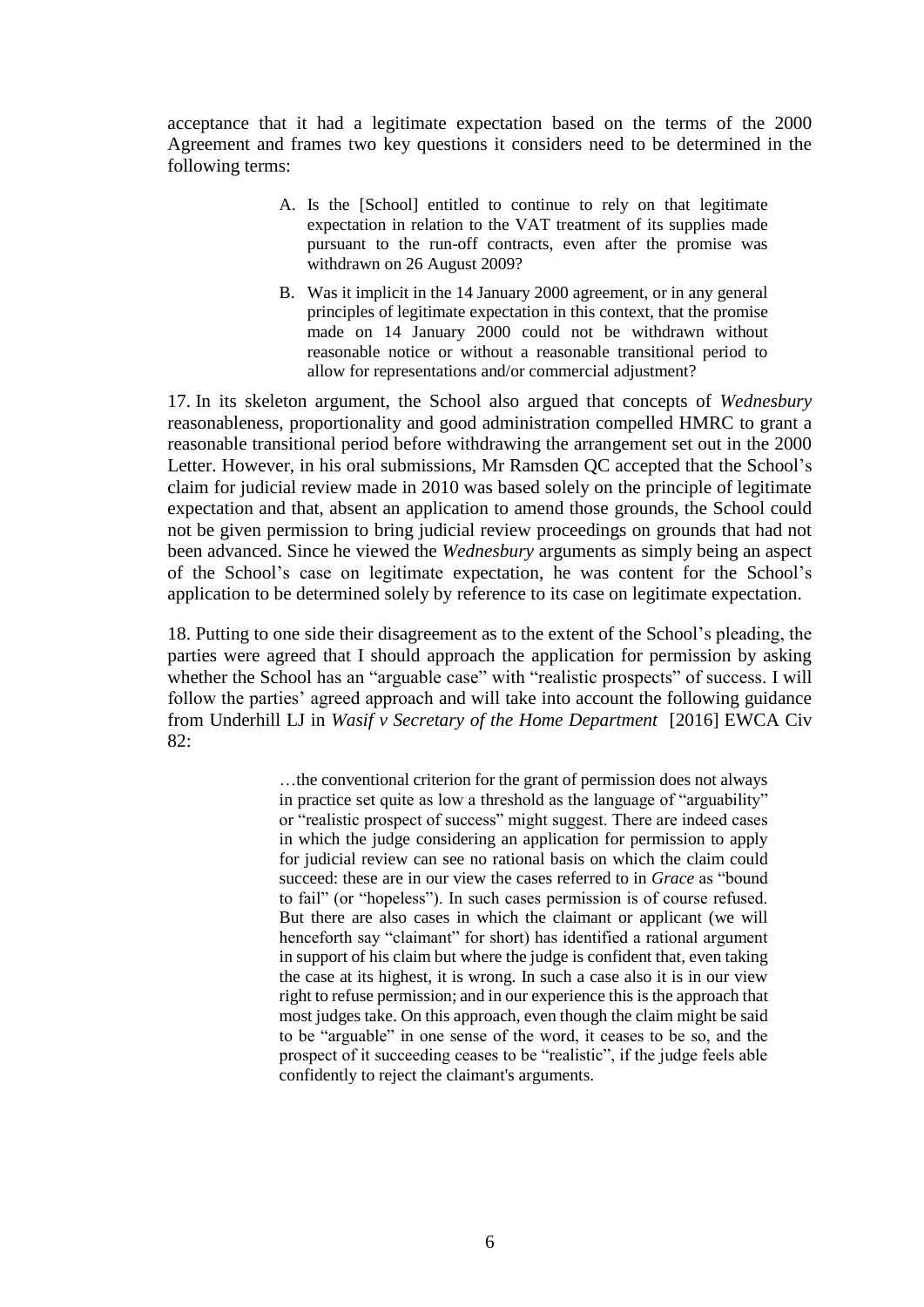#### **Legitimate expectation – the law**

19. In *Nadarajah and another v Secretary of State for the Home Departmen*t [2005] EWCA Civ 1363, Laws LJ, with whom both other members of the court agreed, set out the principle underpinning the law of legitimate expectation in the following way:

> 68.The search for principle surely starts with the theme that is current through the legitimate expectation cases. It may be expressed thus. Where a public authority has issued a promise or adopted a practice which represents how it proposes to act in a given area, the law will require the promise or practice to be honoured unless there is good reason not to do so. What is the principle behind this proposition? It is not far to seek. It is said to be grounded in fairness, and no doubt in general terms that is so. I would prefer to express it rather more broadly as a requirement of good administration, by which public bodies ought to deal straightforwardly and consistently with the public. In my judgment this is a legal standard which, although not found in terms in the European Convention on Human Rights, takes its place alongside such rights as fair trial, and no punishment without law. That being so there is every reason to articulate the limits of this requirement – to describe what may count as good reason to depart from it – as we have come to articulate the limits of other constitutional principles overtly found in the European Convention. Accordingly a public body's promise or practice as to future conduct may only be denied, and thus the standard I have expressed may only be departed from, in circumstances where to do so is the public body's legal duty, or is otherwise, to use a now familiar vocabulary, a proportionate response (of which the court is the judge, or the last judge) having regard to a legitimate aim pursued by the public body in the public interest. The principle that good administration requires public authorities to be held to their promises would be undermined if the law did not insist that any failure or refusal to comply is objectively justified as a proportionate measure in the circumstances.

20. So far as HMRC are concerned, concepts of "fairness" and "good administration" have to be approached in the light of HMRC's duty to collect tax. As Bingham LJ put it in *R v Inland Revenue Commissioners ex parte MFK Underwriting Agencies Ltd* [1989] STC 873:

> Every ordinarily sophisticated taxpayer knows that the Revenue is a taxcollecting agency, not a tax-imposing authority. The taxpayer's only legitimate expectation is, prima facie, that he will be taxed according to statute, not concession or a wrong view of the law (see *R v A-G, ex p Imperial Chemical Industries plc* (1986) 60 TC 1 at 64 per Lord Oliver). … No doubt a statement formally published by the Revenue to the world might safely be regarded as binding, subject to its terms, in any case falling clearly within them. But where the approach to the Revenue is of a less formal nature a more detailed inquiry is, in my view, necessary. If it is to be successfully said that as a result of such an approach the Revenue has agreed to forego, or has represented that it will forego, tax which might arguably be payable on a proper construction of the relevant legislation it would, in my judgment, be ordinarily necessary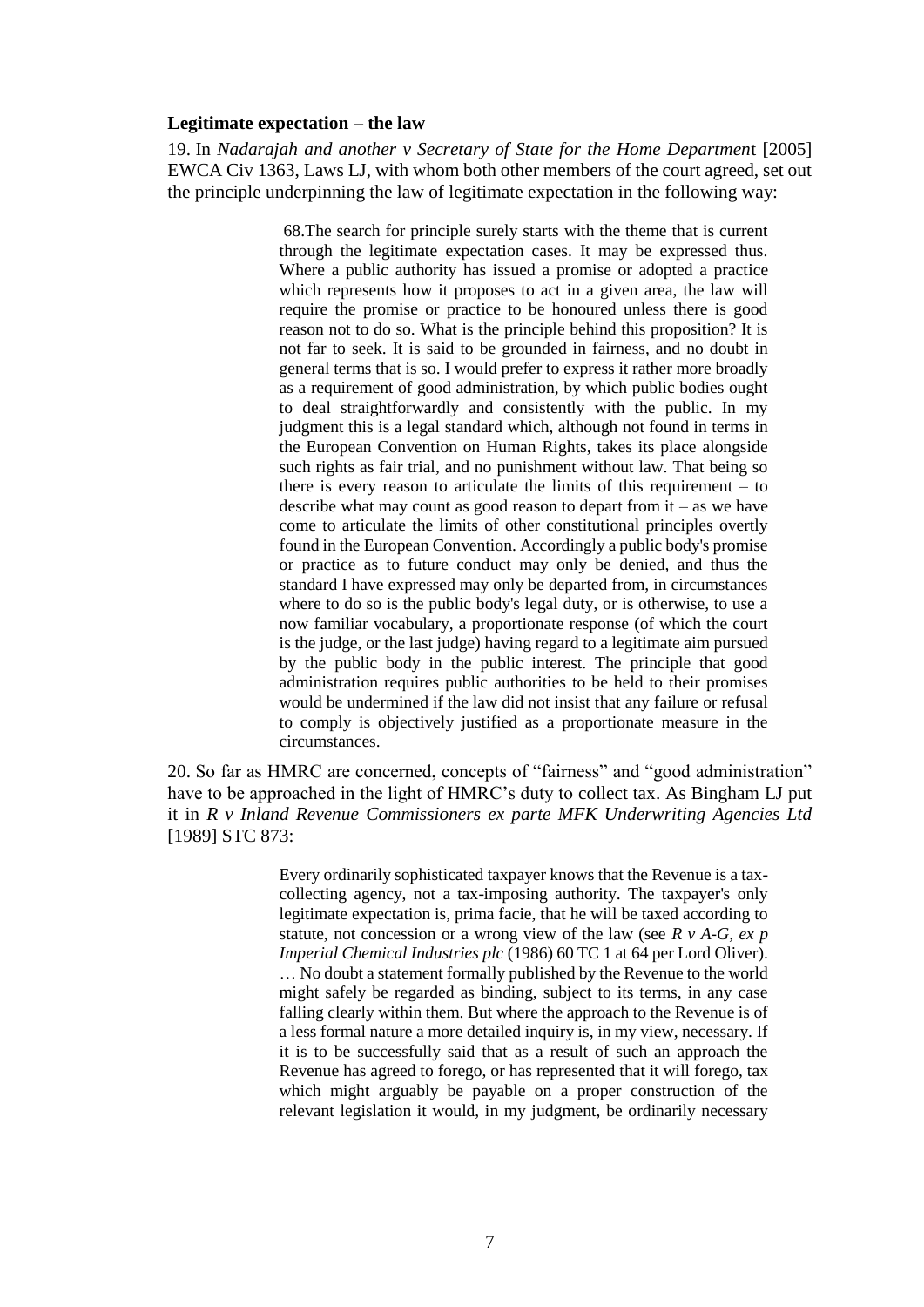for the taxpayer to show that certain conditions had been fulfilled. I say 'ordinarily' to allow for the exceptional case where different rules might be appropriate, but the necessity in my view exists here. First, it is necessary that the taxpayer should have put all his cards face upwards on the table….Secondly, it is necessary that the ruling or statement relied on should be clear, unambiguous and devoid of relevant qualification.

21. This is not a case in which HMRC are said to have published a formal statement "to the world". Therefore, if the School's claim for judicial review is to succeed, it will need to establish as a necessary (though not sufficient) condition that HMRC made a statement that was "clear, ambiguous and devoid of relevant qualification" that they would forgo tax arguably payable on a proper construction of the relevant legislation.

22. In deciding if an apparent concession by HMRC is "clear, ambiguous and devoid of relevant qualification", a court or tribunal should not embark on an "arid intellectual exercise" (see *R (oao Davies and others) v HMRC* [2011] UKSC 47). Rather, the matter should be decided in the light of all relevant statements made and the identity of the person to whom those statements were made. Apparent concessions should not be construed as if they were statutes (*R v Greenwich Property Ltd v Customs and Excise Commissioners* [2001] STC 618).

23. I do not need to address in detail the legal controversy as to the extent to which a taxpayer must establish "detrimental reliance" before it can hold HMRC to an apparent concession that they will not collect tax lawfully due, or thought to be due. The School has given witness evidence of what it asserts to be the necessary detrimental reliance. I am prepared to assume at this permission stage that the School can establish that it relied on what it regarded as HMRC's concession to its detriment.

24. More relevant to this application are the circumstances in which HMRC will be held to the terms of a concession even though that concession involves HMRC agreeing not to collect tax lawfully due. In such a case, HMRC's public law duty to collect tax conflicts with its public law duty to "deal straightforwardly and consistently with the public" (to use the words of Laws LJ in *Nadarajah*). In *R (Hely-Hutchinson) v HMRC* [2017] EWCA Civ 1075, Arden LJ said:

> If HMRC finds that they need to resile from guidance, a taxpayer can only rely on the legitimate expectation that the guidance created where, having regard to the legitimate expectation, it would be so unfair as to amount to an abuse of power.

25. More generally, in the extract from the judgment in *Nadarajah* which I have already cited, Laws LJ framed the test as whether resiling from the guidance or concession would be:

> a proportionate response …having regard to a legitimate aim pursued by the public body in the public interest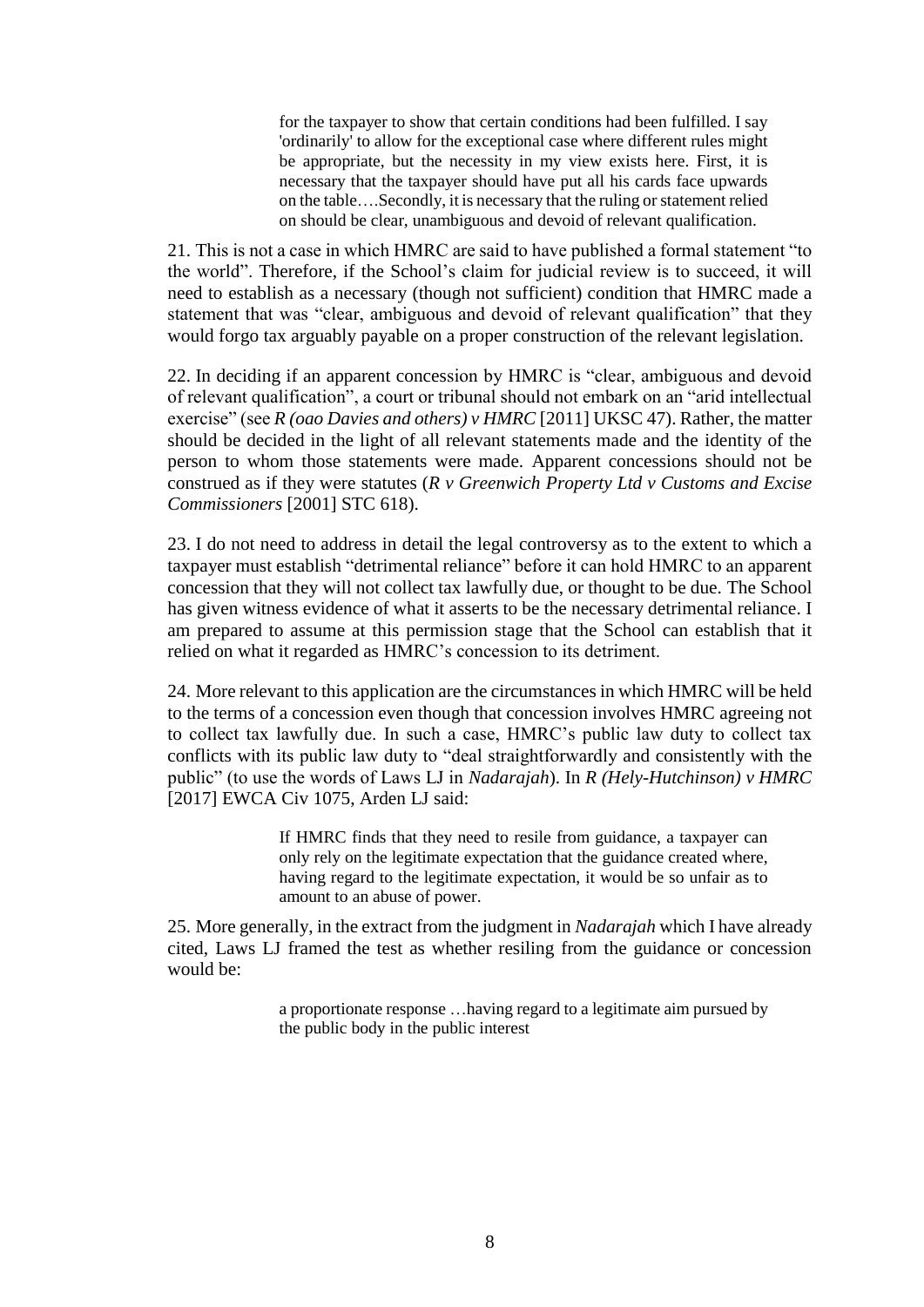### **Discussion**

### *The nature of the representation that HMRC made*

26. The School argues that it is at the very least arguable that HMRC made a clear, unambiguous and unqualified representation. It points out that the 2000 Letter set out a comprehensive agreement as to the principles underpinning the calculation of the School's VAT liability that HMRC were content to apply for some 9½ years. During the currency of the parties' agreement, HMRC repeatedly affirmed the continued validity of that agreement. Even after the release of the decision of the House of Lords in *College of Estate Management*, despite their visits in 2006 and 2007, HMRC did not withdraw from the arrangement, waiting until 2009 to do so.

27. However, it is important to bear in mind that the School has to establish that HMRC made a clear, unambiguous and unqualified representation that they would not collect tax that was arguably due as a matter of law (see the decision in *MFK Underwriting Agencies*). It is not, therefore, enough simply to point to the clarity of the 2000 Letter, or HMRC's repeated affirmation of the terms of that letter. The School's claim for judicial review can succeed only if it shows that, in the 2000 Letter, HMRC represented that it would collect tax on the basis of that letter even if the law indicated that the School's tax liability was higher.

28. Although I do not need to decide the point (since HMRC have conceded it), I can quite see how this test is satisfied in relation to periods prior to 26 August 2009, the date on which HMRC brought the arrangement to an end. While the 2000 Letter did not deal with the question of retrospective termination in express terms, people do not generally enter into arrangements on terms that another party could, unilaterally, and with retrospective effect, deprive that arrangement of any effect. It might be thought that there would be little point in having such an arrangement. I therefore see the force of the argument that, in the 2000 Letter, HMRC made a clear, unambiguous and unqualified representation that, unless and until it withdrew from the arrangement, it would apply the 2000 Letter even if that resulted in the School paying less VAT than would have been due if HMRC applied the letter of the law.

29. However, I do not think it is arguable (in the sense articulated in *Wasif*) that HMRC made any clear representation that, after they terminated the 2000 Letter, they would nevertheless continue to apply that letter in periods after termination so as to result in the School paying less tax than HMRC considered the law required. The 2000 Letter certainly contains no express representation to this effect. Nor would it make any sense to imply such a representation. The 2000 Letter gave HMRC the right to review, amend or withdraw the arrangement at any time. As a counterpart, it gave the School the right to ask HMRC to approve a different method at any time. Plainly a paradigm situation in which HMRC might wish to review, withdraw or amend the letter would arise if HMRC no longer considered the 2000 Letter resulted in the School paying VAT that was lawfully due. It is not arguable that the 2000 Letter contained any clear representation that, in that paradigm situation, HMRC would nevertheless agree to collect tax on the basis of the 2000 Letter either for a period or in relation to specific "run-off contracts". In those circumstances, the fact that the 2000 Letter was long-lived and HMRC's reaffirmation of the 2000 Letter (and their initial failure to disaffirm the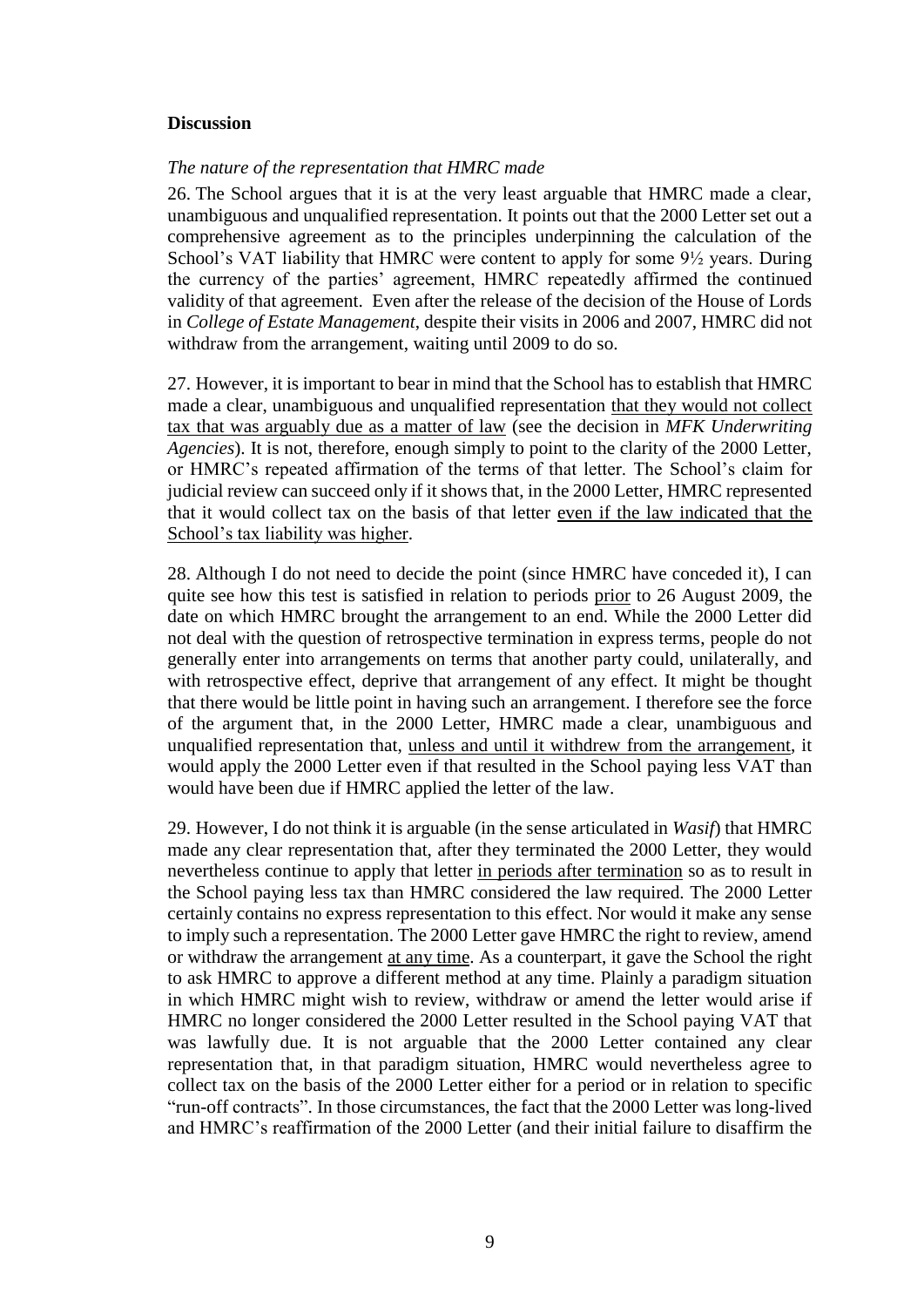2000 Letter following the *College of Estate Management* decision) do not bear the weight for which the School contends. Long-lived though it was, and re-affirmed as it was, the 2000 Letter did not contain any clear representation that HMRC would apply its terms, in a period after it had been terminated, so as to enable the School to pay tax less than the amount HMRC considered due as a matter of law.

30. Another way in which the School seeks to make its case is by arguing that the 2000 Letter contained an implied term or representation to the effect that HMRC would provide some kind of notice or transitional period before termination of the 2000 Letter would take effect. The School justifies this on the basis of principles of "good administration" (including a duty to consult along the lines of that discussed in *Bank Mellat v HM Treasury* [2013] UKSC 39) or, borrowing from the language of contract law, on the basis of "business efficacy". Mr Ramsden QC submitted that, while HMRC had a right to terminate "at any time", that provision was silent as to the period of notice to be given, thus leaving room for an implied representation that "reasonable" notice would be given. However, I do not accept that. The search is for a clear and unambiguous representation. The 2000 Letter permitted HMRC to terminate "at any time". That is inconsistent with a notice period since, if HMRC were required to give notice, there would always be some period during which HMRC could not terminate. It is not an "arid intellectual exercise" to read the 2000 Letter as permitting HMRC to terminate at any time, and without notice. On the contrary, I regard that as the plain effect of the 2000 Letter. Faced with such a clear express term, I see no arguable case (in the *Wasif* sense) that HMRC made a clear and unambiguous (implied) representation that they would give any notice of termination. Given that, during any notice period, HMRC would be "locked into" the 2000 Letter on a prospective basis even in circumstances where that resulted in the School paying less tax than was lawfully due, I consider that the 2000 Letter would need to contain clear words to provide for a notice period.

31. That conclusion is not altered by *Bank Mellat.* At [32] of that decision, Lord Sumption, with whom a majority of their Lordships agreed, decided that the Treasury had a common law duty to consult with a bank before exercising a power (not a duty) to make a direction that would have the serious effect of preventing other financial institutions from entering into business relations with that bank. The circumstances of this case are different. HMRC has a positive duty to collect tax lawfully due. In performing that duty, HMRC entered into the 2000 Letter with the School which, in its express terms, gave HMRC an absolute right to terminate the arrangements at any time and imposed no duty to consult. The fact that other public bodies might have a duty to consult when making different decisions cannot operate to imply any representation that consultation would take place, still less a "clear and unambiguous" representation, when no such representation was contained in the 2000 Letter.

# *Fairness and proportionality*

32. The first aspect of the School's arguments on fairness and proportionality is that a provision for HMRC to terminate the 2000 Letter at any time, and without notice, would be so unfair and disproportionate as to indicate that this cannot have been the true effect of the 2000 Letter. The School points to the fact that it made important long-term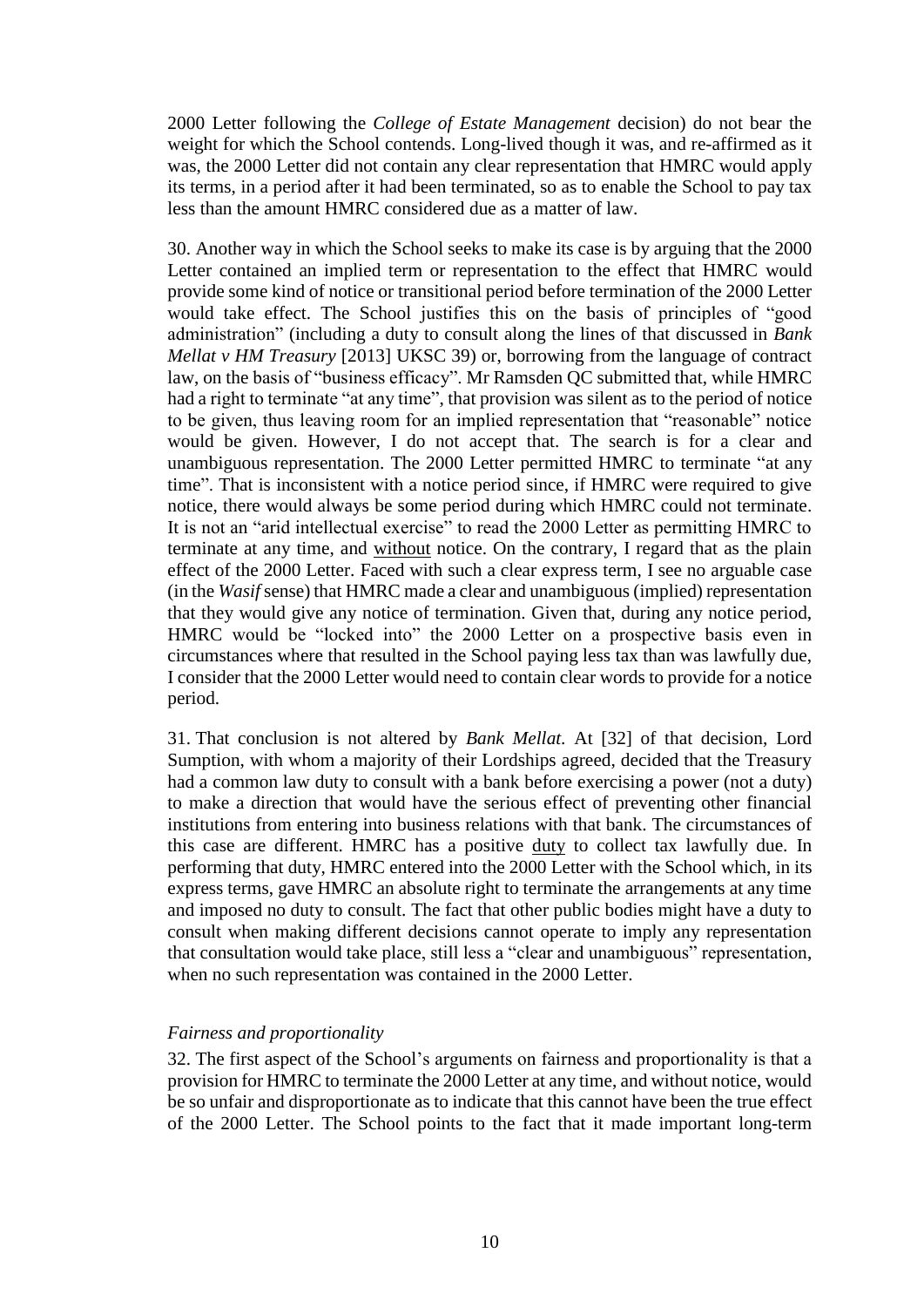business decisions (such as the pricing of its contracts, its budgeting and its recruitment and remuneration of staff) assuming that its VAT liability would be determined in accordance with the 2000 Letter. In those circumstances, it argues that fairness required the provision of some notice period so that it would have the opportunity to factor the disapplication of the arrangement set out in the 2000 Letter into its ongoing business arrangements. The nature of the representation in the 2000 Letter should, it argues, be determined accordingly.

33. I reject that argument. In issuing the 2000 Letter, HMRC were not seeking only to address the School's commercial concerns. They were seeking to reach a fair arrangement on the determination of the School's tax liabilities in the light of HMRC's duty to collect tax. In the light of that duty, HMRC offered an arrangement that they could terminate at any time without expressly requiring any notice period. The fact that the School would suffer adverse commercial consequences if the arrangement was terminated without notice does not compel a requirement for notice to be given. As I have noted already, given HMRC's duty to collect tax, clear words would have been needed if HMRC were to be required to continue to apply the 2000 Letter in preference to the letter of the law.

34. In any event, the "unfairness" to which the School refers is in reality no different from the commercial consequences that many businesses would face if HMRC decide, for whatever reason and on a prospective basis, that they have a greater VAT liability than was previously thought. Many such businesses will have budgeted, priced contracts, taken on and remunerated staff on the basis of their previous expectations as to their ongoing VAT liability yet there is no general principle of law to the effect that such businesses are entitled to any transitional period.

35. The second aspect of the School's argument was that it was unfair and disproportionate for HMRC in this case to "resile" from the 2000 Letter without providing any notice period. A more proportionate course of action, it argues, would be for HMRC to allow a reasonable notice period. The School seeks to draw an analogy with notice or transitional periods that are either given, or required by EU law, when Parliament introduces new VAT legislation. However, the difficulty with this argument is that HMRC were not "resiling" from the 2000 Letter; they were operating it in accordance with its terms which permitted termination at any time, without notice. It cannot be "so unfair as to amount to an abuse of power" (or at odds with principles of proportionality set out in EU or domestic law) for HMRC to exercise an express power to terminate on a prospective basis given to it by the terms of the 2000 Letter in circumstances where they reached a view (ultimately shown to be correct) that the 2000 Letter resulted in the School paying less tax than was lawfully due. I acknowledge that, when Parliament legislates to change the law, it will frequently provide for a transitional period before the change takes effect but that is a different situation from this. Nor have I derived any assistance from the decision of the House of Lords in *Fleming v HMRC* [2008] UKHL 2. That case dealt with a situation where Parliament was legislating to remove rights that had already crystallised. In this case, HMRC are not seeking to argue that termination of the 2000 Letter had retrospective effect.